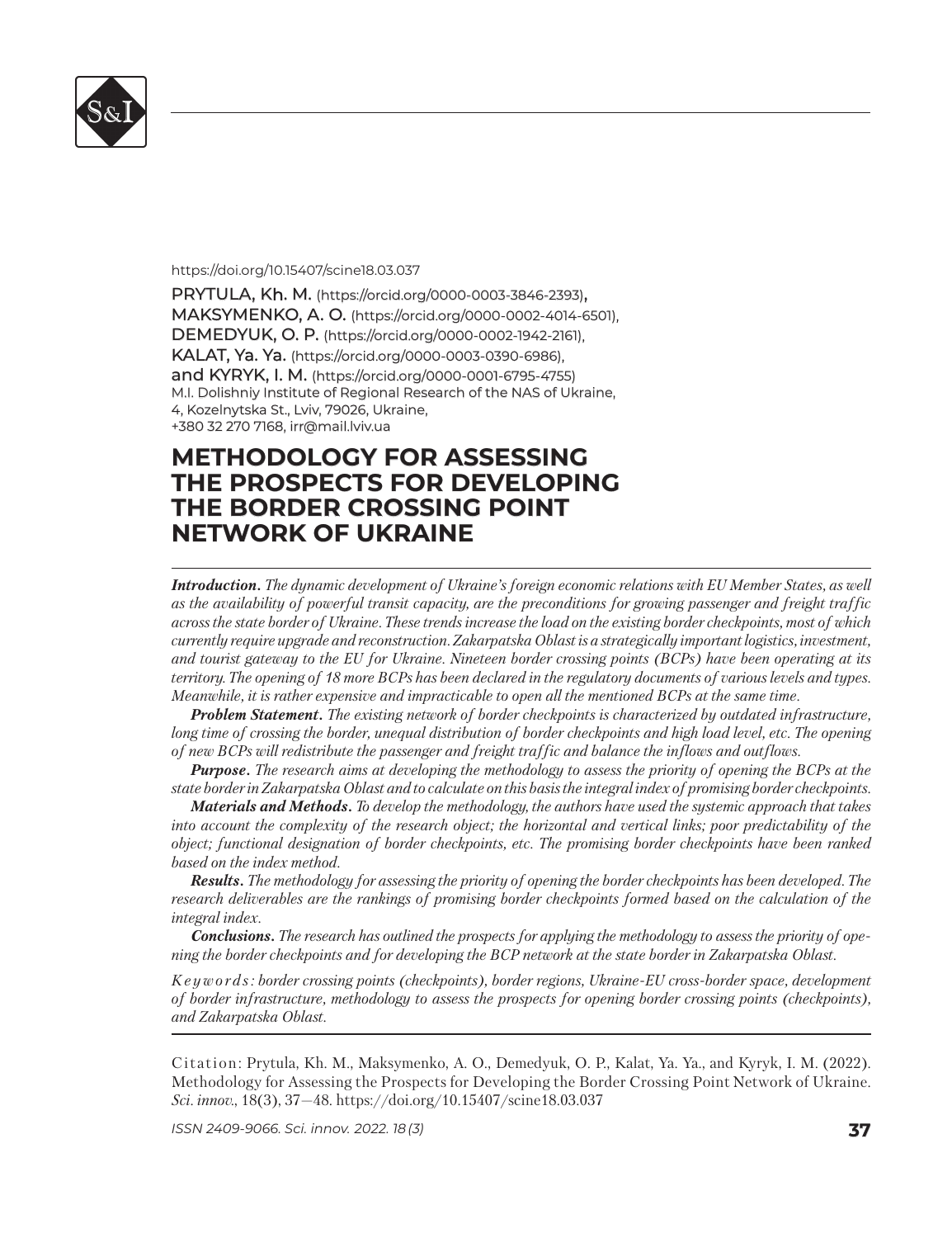The modern world economy has been developing in the conditions of global turbulence, high mobility of capital and competition for investment, the prevalence of network forms of industrial cooperation and logistics, and so on. Thus, the strengthening of international economic integration implies the need to find new incentives and drivers for economic growth of Ukraine as one of the largest European country in terms of territory and population and at the same time, one of the least advanced economies in the region. The advantages of the geopolitical position and the extensive network of all modes of transport may be a powerful catalyst for the development of the country and its regions. Ukraine is situated at the crossroads of world trade routes of Europe and Asia ("New Silk Road"), India and Scandinavia, etc. The integration of the national network of international transport corridors into the European and international transport networks and the development of logistics infrastructure contribute to the efficient realization of transit and trade capacity and the transformation of Ukraine into a global transit hub.

At the same time, according to the recent studies, Ukraine uses as little as 25—30% of its transit capacity [1]. Today, the situation is characterized with a low level of interoperability of the transport system of Ukraine with the Trans-European Transport Network (TEN-T) and a general technological lag behind TEN-T. The low level of the use of transit capacity is one of the constraining factors in developing international trade, attracting foreign direct investment, and integrating into regional and global value chains. It should be noted that the country's involvement in the projects focused on the development of TEN-T allows Ukraine to partially cover the costs of improving the transport and operational quality of national roads at the expense of the European Bank for Reconstruction and Development.

The transport network of Zakarpatska Oblast is a component of the EU's strategic transport and logistics corridors. In November 2017, Ukraine and the EU signed the document on the extension of indicative maps of the European transport network TEN-T to Ukraine. Two of the nine transport corridors are directly adjacent to the border with Ukraine, both pass near border crossing points (BCP) on the border of Zakarpatska Oblast: the railway BCPs Chop (Strazh) and Chop (Druzhba), the road BCPs Uzhgorod and Luzhanka. BCPs at Pavlove, Chop ((road and railway (2)), and Dyakove (road and railway), etc. are the elements of Europe-Caucasus-Asia (TRACEKA) corridor.

In recent years, Ukraine's export-import operations have been characterized by high growth rates, primarily due to the dynamic development of foreign economic activity with EU member states. The growing passenger and freight traffic across the state border of Ukraine has increased the load on the existing BCPs, most of which currently need modernization and reconstruction. Given the limited capacity and high growth dynamics of crossings, the potential for the development of some BCPs has been almost exhausted. This necessitates the search for options to increase the capacity of the BCP network. Along with the upgrade of the existing BCPs, the arrangement of service areas, and the redistribution of traffic flows through other BCPs, opportunities for opening new BCPs should be considered in order not only to reduce the burden on the existing, but also to facilitate business and investment activities in the EU-Ukraine cross-border area.

The purpose of this research is to develop a methodology for assessing the priority of opening BCPs on the state border and calculating, on its basis, an integral index of promising BCPs in Zakarpatska Oblast.

While determining the priority of opening BCPs on the state border, the decision makers use a systematic approach that takes into account the following factors: the complexity of the object; the horizontal and vertical relationships; a low predictability of the object (passenger and freight traffic forecasts); the functional purpose of BCPs, etc.

An efficient mathematical and economic tool for the study of traffic flows on road networks is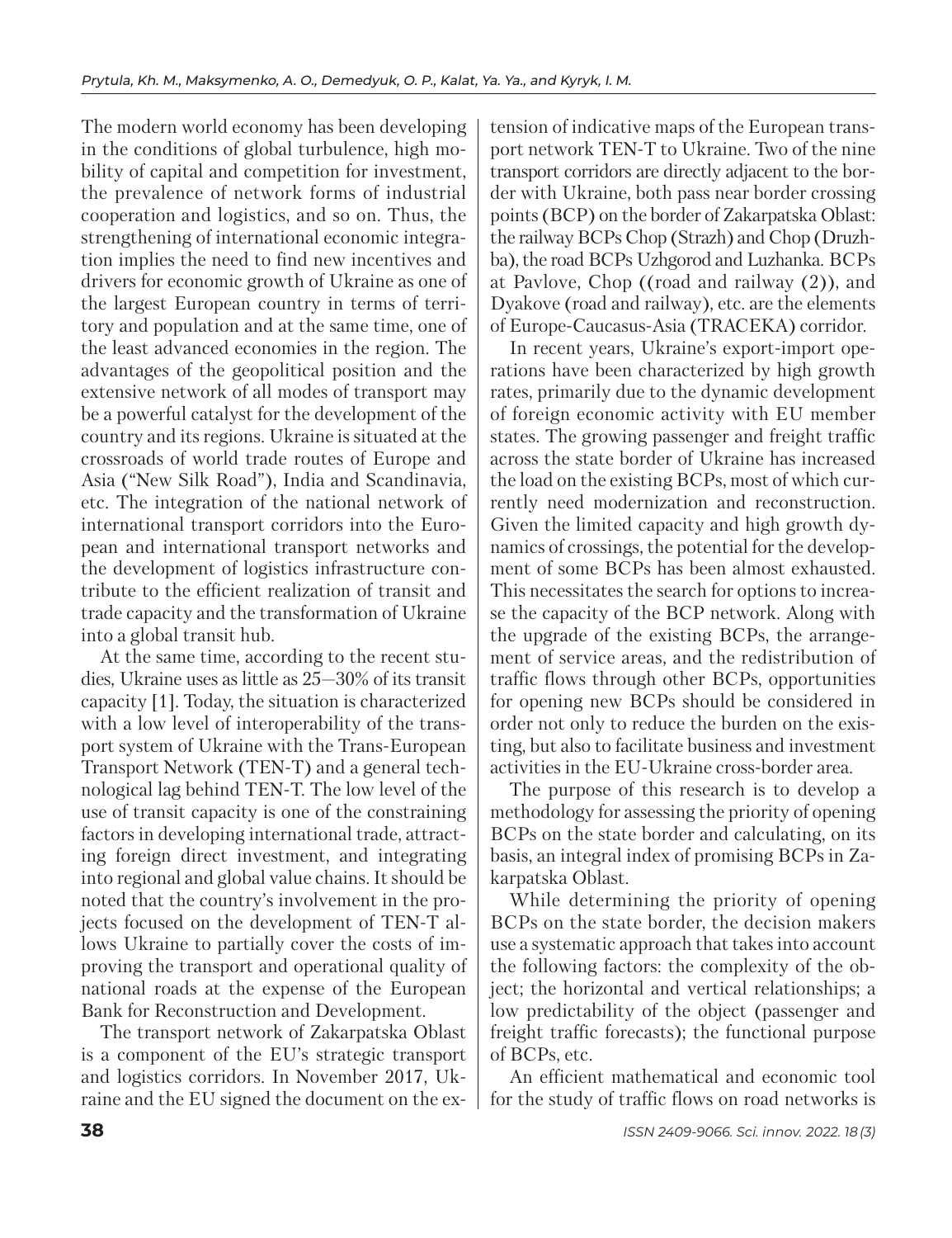the apparatus of the theory of transport flows, queuing, and so on. Methods for solving the problem of maximum transport flows (transport network capacity) are based on the theorem of Ford-Fulkerson [2]. The relationship between the intensity of flows, their distribution in the road network, the length of queues, and the intensity of servicing the transport facilities at BCPs on the state border of Ukraine are studied by the theory of queues [3].

Most of the studies of Ukrainian researchers deal with the issues of the spatial development of border areas, the development of border infrastructure [4—5], the integration of the national transport network into international transport corridors [6—7], and the directions for developing Ukraine's transit capacity [8—9]. At the same time, the issues of socio-economic preconditions for opening new BCPs remain out of consideration, and there have been no systematic studies of the BCP network development so far.

The liberalization of foreign economic activity of Ukrainian enterprises and the deepening of the integration of Ukraine's economy into the global economic system are the prerequisites for the further increase in the passenger and freight traffic across the state border of Ukraine. Up to 2020, there have been reported positive dynamics of the growth in crossings at BCPs for almost all modes and directions. In 2000—2019, the number of crossings increased by 67%, for pedestrians; by 81%, for cars; by 22%, for buses; and more than twice, for trucks. The high dynamics of border crossings in the category of trucks is explained by the intensification of export-import operations and an increase in the transit traffic. In particular, in 2017—2018, the transit traffic accounted for about 60% of the total cargo traffic through Chop (Tysa) — Zahony BCP and 48% of the total cargo traffic through the Dyakove — Halmeu BCP [13].

At the same time, the number of border crossings by railway passenger trains decreased three times. The decrease in the number of crossings by cargo trains (by 11%) is partly explained by the

*ISSN 2409-9066. Sci. innov.* 2022. 18 (3) **39**

military conflict in the south-eastern part of Ukraine and the commodity structure of Ukraine's export-import operations. The share of border crossings by airplane passengers increased significantly, from 2.3 to 20 million people, in 2000—2019.

In 2000—2019, the share of crossings by road transport through the border with the EU member states increased from 50% to 57%, and that by railway transport grew from 37% to 40%. At the same time, the share of Ukraine's common border with four EU member states in the total length of Ukraine's state border is 25%. The Ukraine—Poland, Ukraine—Slovakia, and Ukraine—Hungary sections of the state border of Ukraine are characterized by a high intensity of railway and road transport. The calculations of the load index (the persons and vehicles crossing the border line per 1 km of the state border of Ukraine) in 2019 have shown that the highest load from railway passenger and road passenger transport is reported for the Ukraine—Hungary border; that from railway freight transport falls on the Ukraine—Slovakia section. The load from freight transport is more balanced: 1478 trucks through the Ukraine—Poland section, 1346 ones through the Ukraine— Hungary section, and 972 trucks through the Ukraine—Slovakia section.

Increasing the load on BCPs necessitates increasing the capacity of the BCP network in these parts of the border. In 2020, the share of foreign trade operations with the EU in the total foreign trade operations of Ukraine averages 40%; 12.33% of the revenues from export of goods and 13.56% of those from import of goods belong to the neighboring countries (Poland, Slovakia, Hungary, and Romania). The share of EU member states in the total inflow of foreign direct investment in Ukraine, which accounts for 78.9%, at the end of 2019, is also very important.

The tendency to increase the share of transportation of goods and passengers by road and the positive dynamics of such transportation have raised the issue of increasing the capacity of the existing road BCP network across the state border of Ukraine, including by opening new ones.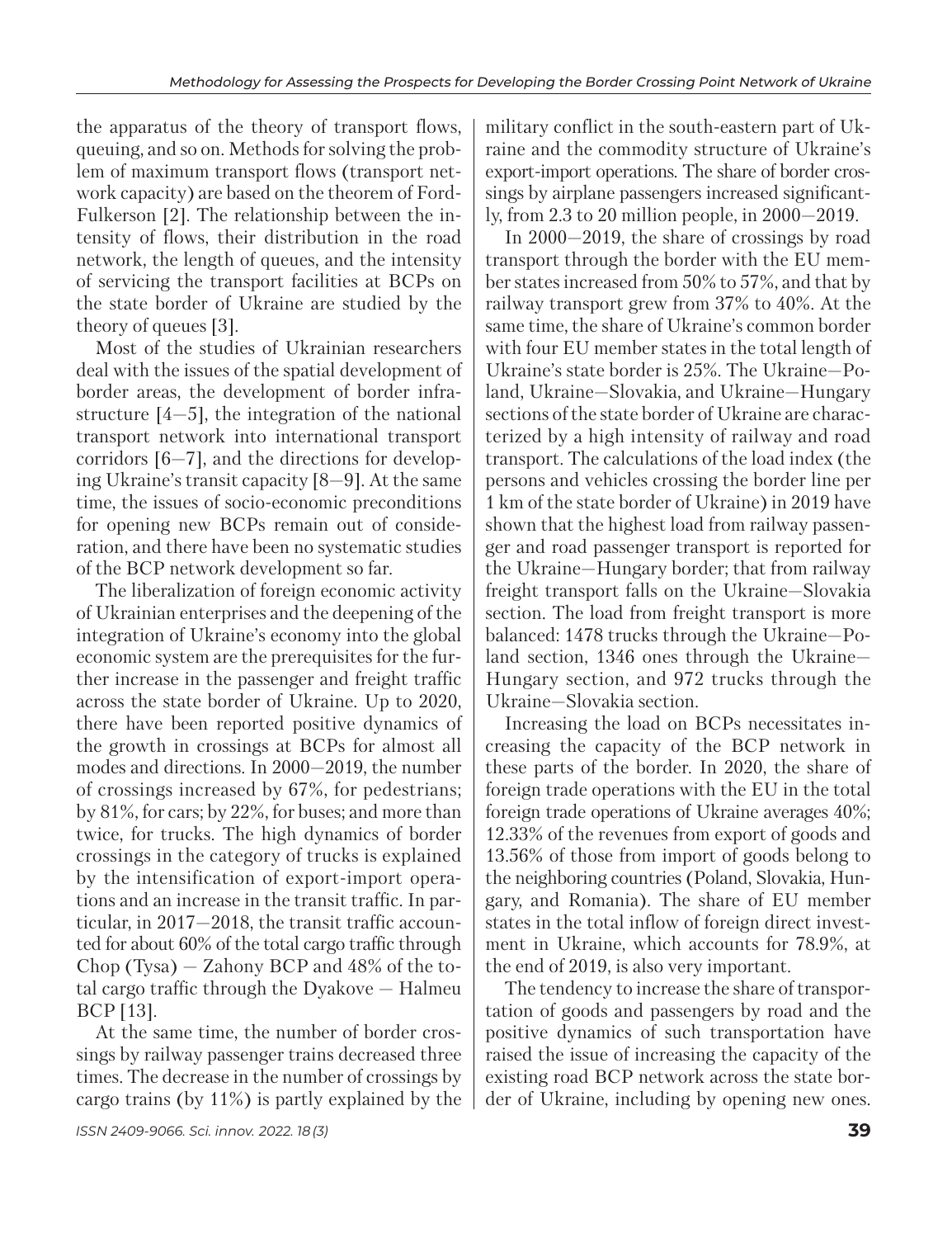At the legislative level, these issues are guided by the Regulation for Border Crossing Points and Checkpoints (approved by the Resolution of the Cabinet of Ministers of Ukraine on August 18, 2010, No.751). According to the document, BCPs are classified by categories, type of services, mode of transport, mode of operation, and time of operation. Border and customs control of persons, vehicles, and goods crossing the border is carried out at checkpoints. In the cases specified by law, phytosanitary, veterinary and sanitary control is carried out as well.

The main functions of the border are contact and filtering ones. These functions require a developed network of BCPs that facilitates accessible, fast, comfortable, and safe border crossing by people goods, and vehicles. According to modern requirements for BCPs, they shall ensure

|                     | National level                    |                                                                                                         | Combined load coefficient   |                                              |
|---------------------|-----------------------------------|---------------------------------------------------------------------------------------------------------|-----------------------------|----------------------------------------------|
| System              |                                   | Load per border section                                                                                 | Design load coefficient     |                                              |
| characteristics     |                                   |                                                                                                         |                             | Possibility to increase the capacity         |
| of the operation    | Regional level                    | Incoming and outgoing traffic                                                                           |                             | Traffic intensity non-uniformity coefficient |
| of existing road    |                                   |                                                                                                         | Average waiting time        |                                              |
| <b>BCPs</b>         |                                   | Traffic concentration                                                                                   |                             | Share in the overall traffic distribution    |
|                     |                                   |                                                                                                         | Traffic dynamics            |                                              |
|                     |                                   | Density of checkpoints                                                                                  |                             | Distance between neighboring checkpoints     |
|                     |                                   | Integration into transport network                                                                      | Access road                 |                                              |
|                     |                                   |                                                                                                         | Connection road             |                                              |
|                     |                                   |                                                                                                         |                             | Compatibility with international highways    |
|                     |                                   | Regulative framework                                                                                    | International agreements    |                                              |
|                     |                                   |                                                                                                         | Bilateral agree-            | Bilateral agreements at the le-              |
|                     |                                   |                                                                                                         | ments                       | vel of central governments                   |
|                     |                                   |                                                                                                         |                             | Joint cross-border strategies                |
|                     |                                   |                                                                                                         |                             | Bilateral agreements at the le-              |
| Basic parameters    |                                   |                                                                                                         |                             | vel of local governments                     |
| of promising BCPs   |                                   |                                                                                                         | Regulations of              | Strategic documents                          |
|                     |                                   |                                                                                                         | the central go-<br>vernment | Program documents                            |
|                     |                                   |                                                                                                         | Regulations of              | Strategic documents                          |
|                     |                                   |                                                                                                         | regional govern-            | Program documents                            |
|                     |                                   |                                                                                                         | ment                        | Urban planning documents                     |
|                     |                                   |                                                                                                         |                             | Other documents                              |
|                     |                                   |                                                                                                         | Regulations of              | Strategic documents                          |
|                     |                                   |                                                                                                         | local<br>govern-            | Program documents                            |
|                     |                                   |                                                                                                         | ment                        | Urban planning documents                     |
|                     |                                   |                                                                                                         |                             | Land allocation documents                    |
|                     | Proximity to major transport hubs |                                                                                                         |                             |                                              |
| Expert assess-      |                                   | Proximity to major industrial hubs                                                                      |                             |                                              |
| ment of prospects   |                                   | Proximity to industrial parks, logistics centers, economic development zones, etc.                      |                             |                                              |
| for passenger       |                                   | Concentration of tourist facilities, location on the territory of biosphere reserves, sanctuaries, etc. |                             |                                              |
| and freight traffic | Proximity to airports             |                                                                                                         |                             |                                              |
|                     |                                   | Close cross-border links at the local level                                                             |                             |                                              |

*Table 1.* **Integral Index Components**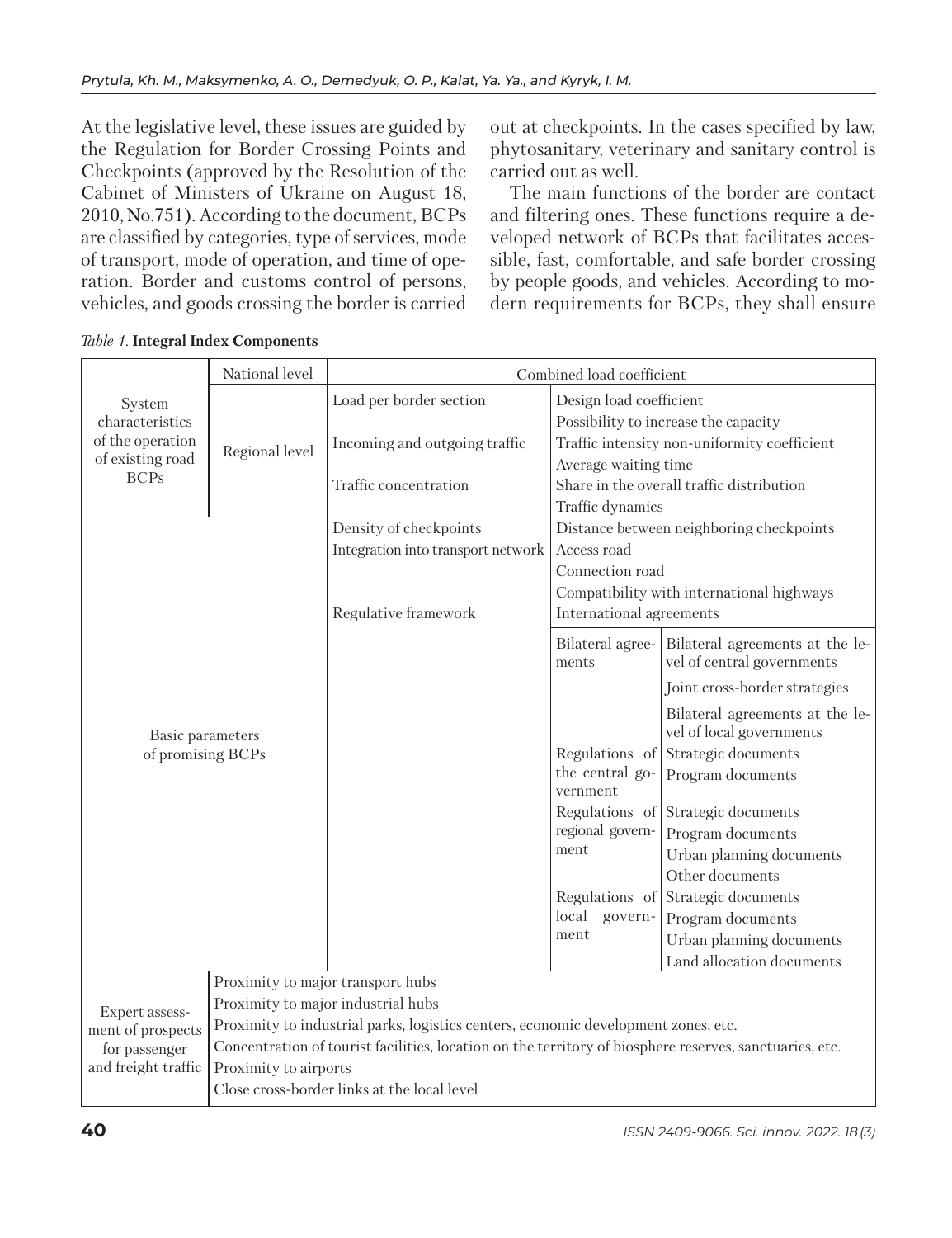effective processing of data on freight and passenger traffic, have the means to detect breaches, and to create a positive image of the state [11]. From an economic point of view, the most important prerequisite for opening a BCP is prospects for ensuring smooth uninterrupted traffic through it. Therefore, given the basic functions of BCPs, modern requirements for their opening and arrangement and prospects for keeping the positive dynamics of passenger and freight traffic, a method to assess the priority of opening BCPs across the state border of Ukraine has been proposed.

We consider the development of BCP network across the state border a complex system, with checkpoints, transport networks, and traffic flows as its elements. Each of them has a structural, informational, and functional model.

The information model of the BCP network includes the following elements and their characteristics:

- The checkpoints (density; regulatory and legal support for their opening; proximity to major transport hubs, industrial hubs, industrial parks, logistics centers, economic development zones, airports, etc.; concentration of tourist facilities, location in biosphere reserves, sanctuaries; the presence of close cross-border communications at the local level);
- The transport networks (availability of access roads, road networks; status of public roads of national importance; compatibility with international highways);
- The traffic flows (vehicle traffic across the state border of Ukraine by border sections, by cate gories and in terms of each checkpoint; the share of vehicles crossing the state border of Ukraine by border sections and in terms of each checkpoint; design capacity of checkpoints; load per checkpoint, the traffic intensity non-uniformity coefficient, the average waiting time at the border, established time frameworks for all types of control, the share of checkpoints in the overall distribution of passengers and freight traffic, the traffic dynamics).

To determine the priority of opening checkpoints across the state border, a methodology for assessing such priority based on the calculation of the integral index of promising checkpoints has been developed. The methodology is based on a systematic approach, given the complexity of the object of study; horizontal and vertical connections; low predictability of the object (passenger and freight traffic forecasts); function of checkpoints, etc. The rating of promising checkpoints is formed on the basis of the calculation of the integral index. The components of the integral index are shown in Table 1.

Given the complexity of the system connections of the object of study and the multifactorial impact on the distribution of passenger and freight traffic through checkpoints at the state border, the authors have proposed to use the integ ral index of promising checkpoints, which takes into consideration the horizontal and vertical traffic distribution parameters, the BCP function (commercial, touristic or local 1, etc.) and the prospects for passenger and freight traffic estimated based on the location of BCP in relation to transport and industrial hubs, industrial parks, logistics centers, airports, etc.

The method for calculating the integral index  $I^i_{\textit{int}}$  is as follows:

$$
I_{\text{int}}^{\text{I}} = \{ \langle F_{\text{NL}}^j \rangle, \langle F_{\text{RL}}^j \rangle, \langle F_{\text{BCP}}^i \rangle, \langle E E_{\text{BCP}}^i \rangle \}, \qquad (1)
$$

where  $F^j_{NL}$  is the combined vehicle load coefficient per border section at the national level by all *j* border sections  $(j, j - \overline{1.4})$  per 1 km border. It is calculated given the established time frameworks for passing all stages (types) of control [12]. The weight  $^{2}$  ( $w_{Fnl}$ ) of the mentioned combined coefficient is 0.2;

 $F^j_{RL}$  is the combined load coefficient at the regional level, which includes the load parameters

<sup>1</sup> Local checkpoints are intended for crossing the state border of Ukraine by citizens of Ukraine and neighboring countries, who live in border areas (regions), and by their vehicles, unless otherwise provided by international agreements of Ukraine.

<sup>2</sup> The weights are determined by the expert method.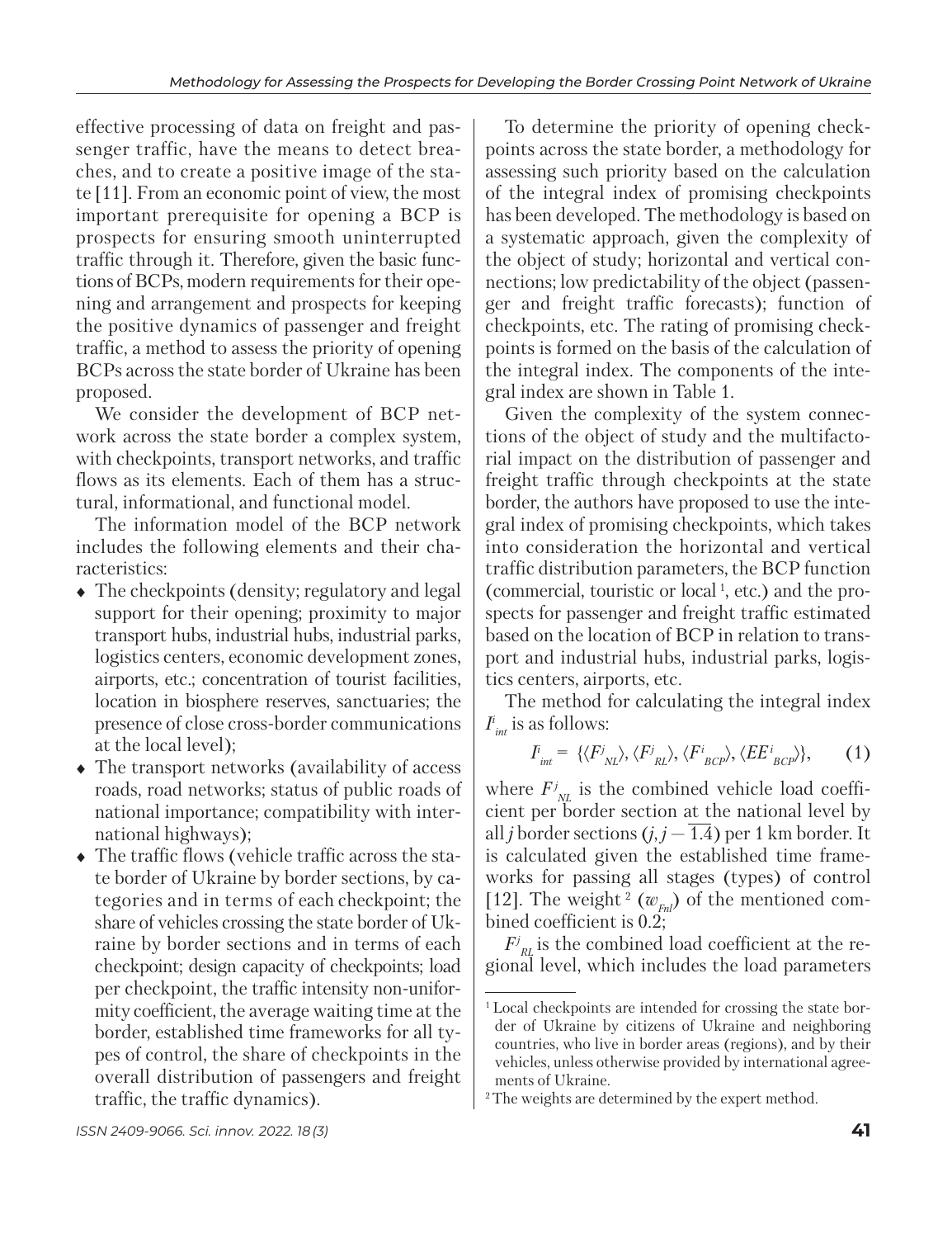for a border section (design load coefficient and possibility for increase in capacity), the incoming and outgoing traffic (traffic intensity non-uniformity coefficient and averaged waiting time), the traffic concentration (the share in the total traffic distribution and traffic dynamics). The weight  $(w_{F})$ of the mentioned combined coefficient is 0.3;

 $F^i_{BCP}$  is the combined weight of each *i*-th new BCP  $(i, i - 1.18)$ , which takes into consideration the density of BCPs, the integration into transport network and the regulative framework for opening BCPs. The weight  $(w_{Fbcp})$  of the mentioned combined coefficient is 0.3;

 $EE^i_{BCP}$  is expert evaluation of expected passenger and cargo traffic. The weight  $(w_{Ether} )$  of the expert evaluation is 0.2.

*1. Combined vehicle load coefficient per border section at the national level*  $F_{N}$  is calculated separately for each border section (Ukraine—Poland, Ukraine—Slovakia, Ukraine—Hungary, etc.) according to formula (2) (for promising BCPs, the type of traffic, freight and passenger):

$$
F_{\substack{\lambda\\N}}^{j} = \frac{\sum_{i=1}^{n} N_{c,i}^{j} \times t_{c,i}^{j} + \sum_{i=1}^{n} N_{b,i}^{j} \times t_{b,i}^{j} + \sum_{i=1}^{n} N_{tr,i}^{j} \times t_{tr,i}^{j}}{L_{b}^{j}}, (2)
$$

where  $N_c^j$  is the number of cars that crossed the state border of Ukraine for four years  $(n = 4,$ 2015—2018), pcs;

 $t_c^j$  is the average time for passing all types of control at checkpoints across the state border of Ukraine (8 min per one car with two passengers), min;

 $N_{b}^{j}$  is the number of buses that crossed the state border of Ukraine for four years (*n* = 4, 2015— 2018), pcs;

 $t_i^j$  is the average time for passing all types of control at checkpoints across the state border of Ukraine (100 min per one bus with 50 passengers), min;

 $N_{tr}^{j}$  is the number of trucks that crossed the state border of Ukraine for four years  $(n = 4,$  $2015 - 2018$ , pcs.;

 $t_{r}^{j}$  is the average time for passing all types of control at checkpoints across the state border of Ukraine (15 min per one truck), min;

 $L_b^j$  is the length of the border section, km.

For the BCPs to be crossed only by pedestrians and cars,  $F^j_{NL}$  is calculated by formula (3):

$$
F_{NL}^{j} = \frac{\sum_{i=1}^{n} N_c^{j} \times t_c^{j}}{L_b^{j}}.
$$
 (3)

For the BCPs to be crossed by cars, busses, and pedestrians,  $F^j_{NL}$  is calculated by formula (4):

$$
F^j_{NL} = \frac{\sum_{i=1}^n N_c^j \times t_c^j + \sum_{i=1}^n N_b^j \times t_b^j}{L_b^j}.
$$
 (4)

The results of calculations by formulas (2)— (4) have shown that the greatest load is reported for the Ukraine—Hungary section of the border, so the data have been normed with respect to the data for this section of the border.

*2. Combined load coefficient at the regional level*  $F_{\text{RT}}$  is calculated separately for each border section (Ukraine—Poland, Ukraine—Slovakia, Ukraine—Hungary, etc.) according to formula (5):

$$
F^{j}_{RL} = Lo^{j}_{b} \times w^{j}_{Lo} + Tr^{j} \times w^{j}_{Tr} + Co^{j} \times w^{j}_{co}, \quad (5)
$$

where  $Lo<sub>b</sub><sup>j</sup>$  is load index for a particular border section with weight  $w_{L_0}^j = 0.3$ . This index (design load factor) is calculated according to formula (6) as the ratio of the actual and design data on capacity at a particular section of the border by category (cars, buses, trucks):

$$
Lo_{b}^{j} = \frac{\sum_{n=1}^{4} \sum_{i=1}^{z} YQ^{j}_{z,n} / 365}{\sum_{i=1}^{z} CQ^{j}_{z}} / 4,
$$
 (6)

where  $YQ^j_{z^n}$  is the number of crossings of the state border during one year (*i* for checkpoint, *z* is the number of checkpoints on a particular section of the border, *n* is the number of years);

 $CQ_z^j$  is design capacity of each BCP in terms of each category of transport, pcs.;

 $Tr<sup>j</sup>$  is incoming and outgoing traffic on a particular border section with weight  $w_{Tr}^j = 0.3$ . This index is calculated as sum of traffic intensity nonuniformity coefficients balanced in equal proportions *Int* (by formula (7)) :

$$
Int = \sum_{i=1}^{N} \Big( \frac{(Q_{max(i)} - Q_{ave(i)})}{(Q_{max(i)} - Q_{min(i)})} \times 100 \times s_i \Big), \qquad (7)
$$

**42** *ISSN 2409-9066. Sci. innov.* 2022. 18 (3)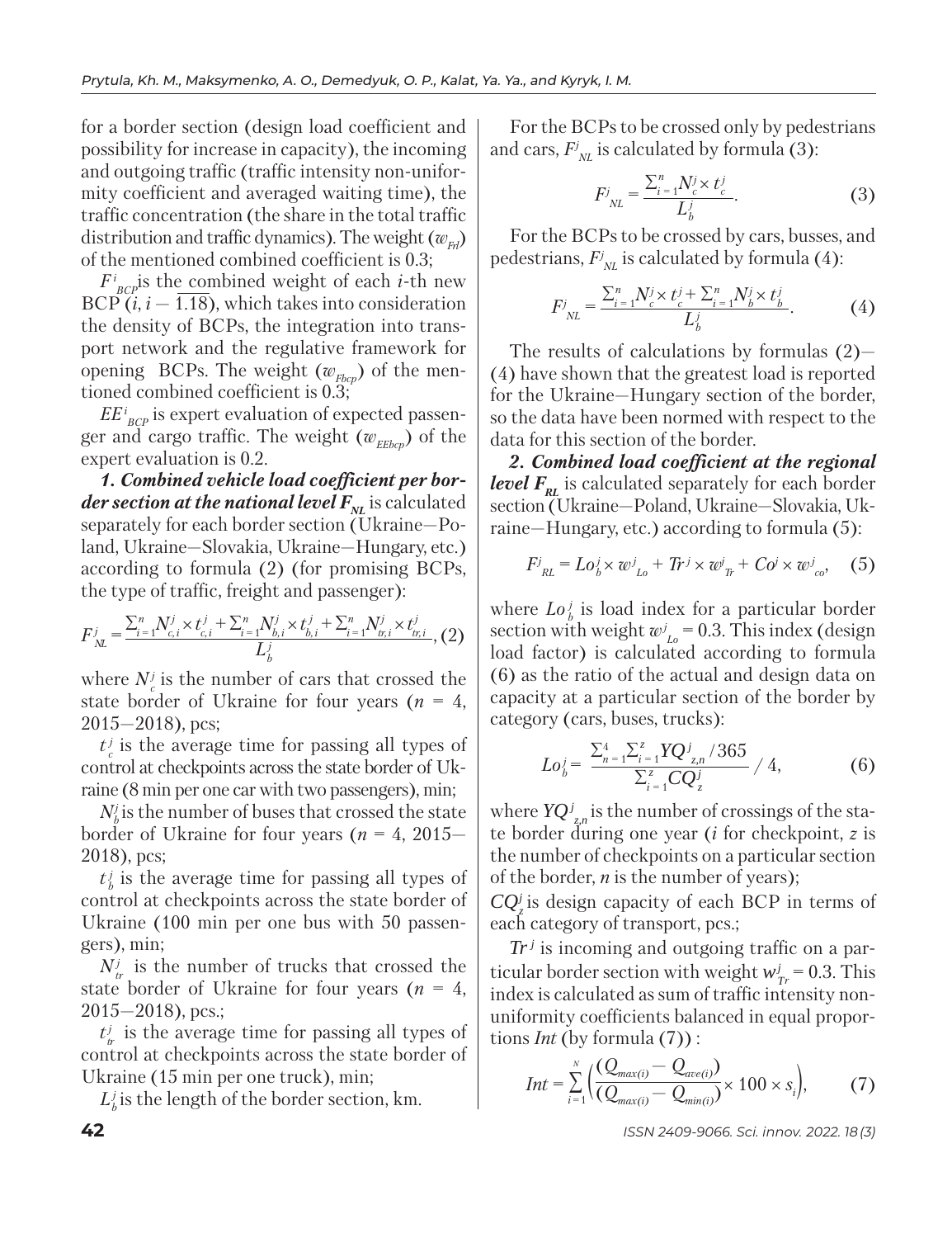where  $Q_{max(i)}$  is the maximum number of crossings per day by vehicles of a particular category at checkpoint *i* in 2018;

*Qmin(i)* is the minimum number of crossings per  $\widetilde{day}$  by vehicles of a particular category at checkpoint *i* in 2018;

*Qave(i)* is the average number of crossings per year by vehicles of a particular category at checkpoint  $i$ ;  $s_i$  is the share of a particular BCP in the total amount of crossings by a particular category; and average waiting time at BCP *Tave* (min).

 $Co<sup>j</sup>$  is traffic concentration coefficient with

weight  $w_{co}^j = 0.4$ . It is calculated by formula (8):

$$
Coj = Shjj \times Djj,
$$
 (8)

where  $\mathcal{S}h_{\scriptscriptstyle{fl}}^j$  is the share of a particular section of the border in the total distribution of flows of a particular category across the state border in Zakarpatska Oblast, %;

 $D^j_{\ell j}$  is the index of change in a particular category traffic at a particular border section as compared with the previous year (traffic flow index), %.

**3. Combined weight of BCP F<sub>BCP</sub>** is calculated separately for each promising BCP (*i*), by formula (9):

$$
F^i_{BCP} = D^i_{st} \times w^i_{sp} + TN^i \times w^i_{IN} + RS^i \times w^i_{RS}, \qquad (9)
$$

where  $D_{st}^i$  is the BCP density index with weight  $w_{Dst}^i = 0.2$ ; *TN*<sup>*i*</sup> is the index of integration into transport network, with weight  $w_{T_N}^i = 0.4$ ;  $RS^i$  is the index of regulative framework for opening of new BCP, with weight  $w_{RS}^i = 0.4$ .

To calculate the combined weight of BCP *F i BCP* and the expert evaluation of prospects for sufficient passenger and freight load on BCP  $EE_{BCP}^i$ , we use the score system within the range  $[0.1]^3$ .

To estimate  $D_{st}^i$  we take into consideration the distance between neighboring operating BCP for a particular category of crossings between which a new BCP is expected to be built. If the distance is larger than 50 km, this new BCP scores one point, otherwise it gets 0.

The index of BCP integration into transport network  $TN<sup>i</sup>$  takes into consideration the availability of an access road (on both sides of the border line  $-1$  point, on one side only  $-0.5$  points,  $none - 0$ ); the availability of connection road (on both sides  $-1$  point, on one side only  $-0.5$  points,  $none - 0$ , connectivity with international highways and motorways (directly adjacent  $-1$  point, located at a distance of 20 km  $-$  0.5 points, more than 20 km  $-$  0) (on both sides of the border). The weights are 0.2, 0.3, and 0.5, respectively.

The evaluation of regulatory framework takes into account the existence of *international agreements 4; bilateral documents* (bilateral documents at the level of central government, joint crossborder strategies, bilateral agreements at the level of local government); *legal acts and regulations of central government* (strategic documents, program documents); *regulations at the regional level* (strategic documents, program documents, urban planning documentation, allocation of funds); *regulations at the local level* (strategic documents, program documents, urban planning documentation, land allocation). Depending on the mention of a particular BCP in the legislation of both countries, one country or the absence of mention in the documents of any of the countries, "1", "0.5" or "0" points are assigned respectively. The weights are 0.5, 0.2, 0.15, 0.1 and 0.05, respectively.

4. Expert estimate of prospects for sufficient passenger and cargo traffic  $EE_{BCP}$  includes the following factors: the location of BCP with respect to *large transport and industrial hubs, industrial parks, logistics centers, economic development areas, tourist sites, biosphere reserves, reserves, airports and the factor of close cross-border links at the local level*. The evaluation process takes into consideration the distance between a promising BCP

<sup>&</sup>lt;sup>3</sup>The characteristics that cannot be calculated are estimated with the use of a scoring.

<sup>4</sup> The mandatory condition for the Cabinet of Ministers of Ukraine to make a decision on the opening of checkpoints for road, railway, pedestrian, ferry (in some cases) and river (in some cases) connections is signing an international agreement of Ukraine with a neighboring country pursuant to CMU Regulations for border crossings and checkpoints of August 18, 2010 No. 751).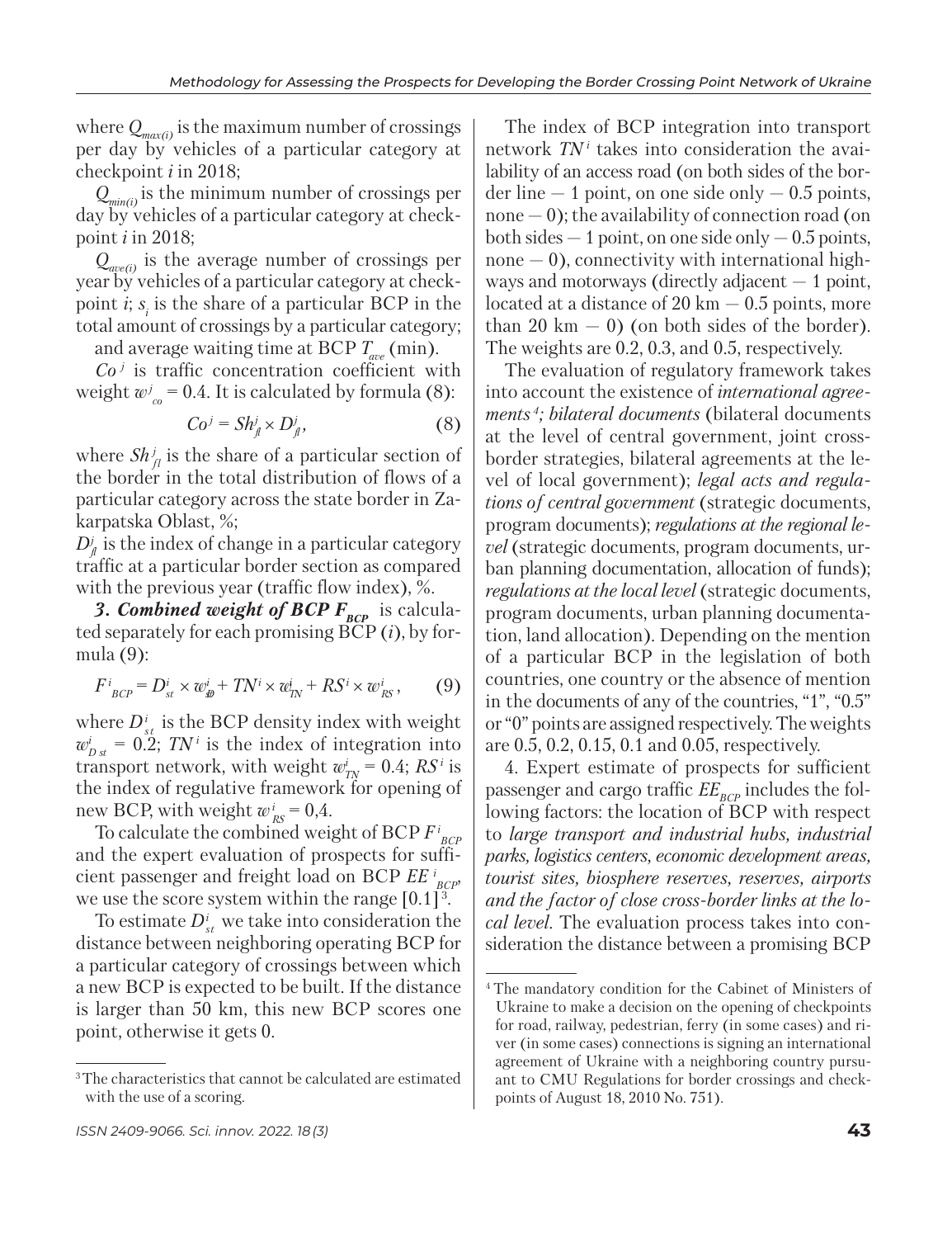and such facilities. If there are large transport and industrial hubs, industrial parks, etc., within a radius of 100 km, tourist sites, biosphere reserves, airports, etc. within 60 km, their effect is taken into account in the estimation. If a promising BCP is to be located within the range of the effect of the factor on both sides of the border, the BCP scores 1 point, if it is on one side, the BCP is assigned with 0.5 points, otherwise 0 points.

The integral index is calculated based on the example of promising checkpoints in Zakarpatska Oblast as a strategically important logistic, investment, and tourism gate from Ukraine to the EU. The region borders with four EU member states (Poland, Slovakia, Hungary, and Romania), with the borderline length reaching about 470 km.

Zakarpatska Oblast is the leader among other regions of Ukraine in terms of the shares of exports and imports in regional GDP. The region completely focuses its foreign economic activity on the EU market whose share in region's export and import accounts for more than 90% and 60%, respectively. The autonomous trade preferences regime: the unilateral (by the EU) abolition of import duties, which is applicable to 94.7% of total industrial goods and 83.4% of agricultural goods and food products imported by the EU from our country (valid until January 1, 2016) and the creation of the DCFTA (Deep and Comprehensive Free Trade Area) have allowed Zakarpatska Oblast to increase the exports of goods and services by 28% and the imports by 24%, in 2015—2020.

The existing BCP network in Zakarpatska Oblast is characterized by outdated infrastructure of checkpoints, long border crossing time, uneven placement of checkpoints, high load, etc. The opening of new BCP will redistribute passenger and freight flows and balance the incoming and outgoing traffic along the entire state border.

To date, there have been 19 BCPs in Zakarpatska Oblast, three of which are temporarily closed. There are have been operating 9 road, 5 railway, and 2 pedestrian BCPs. The analysis of the distri-

bution of passenger and freight traffic by the sections of the state border of Ukraine in Zakarpatska Oblast in 2015—2018 has shown the following trends:

- in Zakarpatska Oblast, about 65% of citizens cross the state border on the Ukraine—Hungary section;
- in 2018, the share of Ukraine—Hungary section in the total amount of border crossings by railway passengers amounted to 90%;
- $\bullet$  the main share of freight traffic falls on Ukraine—Slovakia section of the border. In 2015— 2018, it decreased slightly from 76.93% to 69.52%;
- $\bullet$  there is reported an increase in the share of Ukraine—Hungary section in the traffic of goods across the state border of Ukraine: from 19.5%, in 2015, to 26.18%, in 2018;
- $\bullet$  the share of road transport in the transportation of goods increased from 12.74% to 20%, in 2015—2018.
- $\bullet$  there is reported a positive trend in the railway transportation of goods through Ukraine— Hungary border in 2015—2018. Its share in the total freight traffic carried by railway transport increased from 15.14% to 29.48%.

The regulatory documents of various levels and types (international agreements, joint crossborder strategies, strategic and program documents, urban planning documentation, etc.) have declared the need to open 18 new BCPs across the state border in Zakarpatska Oblast. It is clear that the simultaneous opening of all these BCPs is economically impractical and very expensive.

The main socio-economic factors that determine the prospects for opening these new BCPs are as follows [10]:

- there is none BCP on the common section of the state border with the neighboring country. In particular, BCP Lubnia—Wolosate, on Ukraine—Poland section of the state border of Ukraine;
- the need to unload neighboring BCPs on the relevant section of the border in certain categories. In particular, border crossing points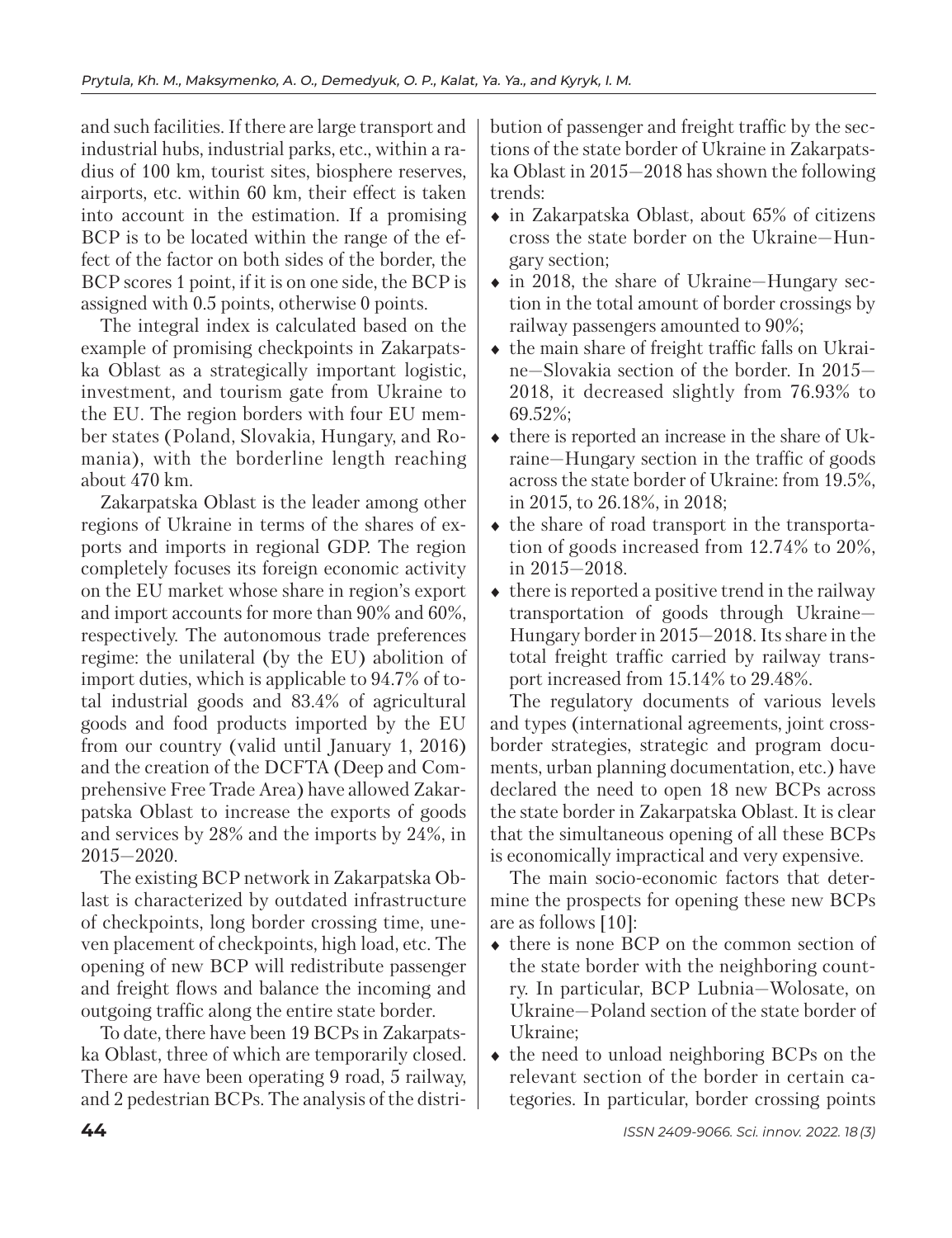Dyida—Beregdaroc on Ukraine—Hungary and Bila Tserkva—Sighetu Marmatiei on Ukraine—Romania sections of the state border of Ukraine;

- $\bullet$  ensuring the accessibility of the state border crossing in accordance with European practice (if the distance between neighboring BCPs exceeds 50 km). In particular, border crossing point Velyka Palad—Nagyhódos on Ukraine— Hungary section of the state border of Ukraine. The neighboring operating checkpoints are Vylok—Tiszabecs and Dyakove—Halmeu;
- obtaining a tangible socio-economic effect for the territory. In particular, BCP Zabrid—Ulič promotes the development of Ukraine—Slovakia cross-border tourism market, BCP Solomonovo—Čierna on Ukraine—Slovakia section of the state border of Ukraine creates new opportunities for foreign economic activity of economic entities of Ukraine and EU member states and opens new prospects for the development of Solomonovo Industrial Park;
- facilitating border crossing by residents of border areas (concentration of ethnic Ukrainians, Hungarians in the neighboring country; settlements historically divided by the border between the two states), for example: BCP Tyachiv—Teceu Mic and Yablunivka—Remeti on Ukraine—Romania border section. In Teceu Mic and Remeti (Remeti Commune, Maramures County, Romania) over 70% of the population is ethnic Ukrainians. In Ukraine, ethnic Hungarians are concentrated in the village of Heten (the Koson united territorial amalgamation, Berehovo Rayon, Zakarpatska Oblast, BCP Heten—Tiszakerecseny on Ukraine—Hungary section).

While developing the methodology for assessing the priority of opening BCPs across the state border and making calculations based on the integral index of promising BCPs in Zakarpatska Oblast we have:

• studied the system-wide factors influencing the sources of traffic flows and their distribution at the national, regional, and local levels;

- proposed the following indicators: non-uniformity of traffic intensity, traffic flow concentration, and average waiting time;
- developed an algorithm for processing data on the average waiting time for cars and trucks at BCPs within Zakarpatska Oblast.
- collected and systematized relevant information. The average waiting time for cars and trucks has been estimated depending on daytime and weekday. The peak load hours and minimum waiting time have been determined;
- assessed the legal framework for the opening of new BCPs based on the analysis of the existing joint strategies, programs, agreements on the development of adjacent border areas (regional, district, settlements), the development of transport networks, transport links, and transport infrastructure in the context of strengthening cooperation between border areas of Ukraine in terms of individual sections of the state border in Zakarpatska Oblast; reviewed and analyzed the national and regional strategies, concepts, programs, master plans of the territories of Hungary, Slovakia, Romania, and Poland on the prospects for the development of crossborder areas and the need to open new and to upgrade the existing border crossings;
- made expert evaluation of the prospects for sufficient load of new BCPs by passengers and cargo on the basis of the analysis of socio-economic development of Ukraine—Poland, Ukraine—Slovakia, Ukraine—Hungary, and Ukraine—Romania borders (large transport and industrial hubs, industrial parks, logistics centers, airports, etc.).

The results of the calculation of the integral index are shown in Table 2.

The development of a methodology for assessing the priority of opening BCPs across the state border and the calculation of the integral index of promising BCPs in Zakarpatska Oblast have allowed us to draw the following conclusions:

• The crucial factor for assessing the feasibility of opening a BCP is the prospect for its sufficient load from passenger and freight traffic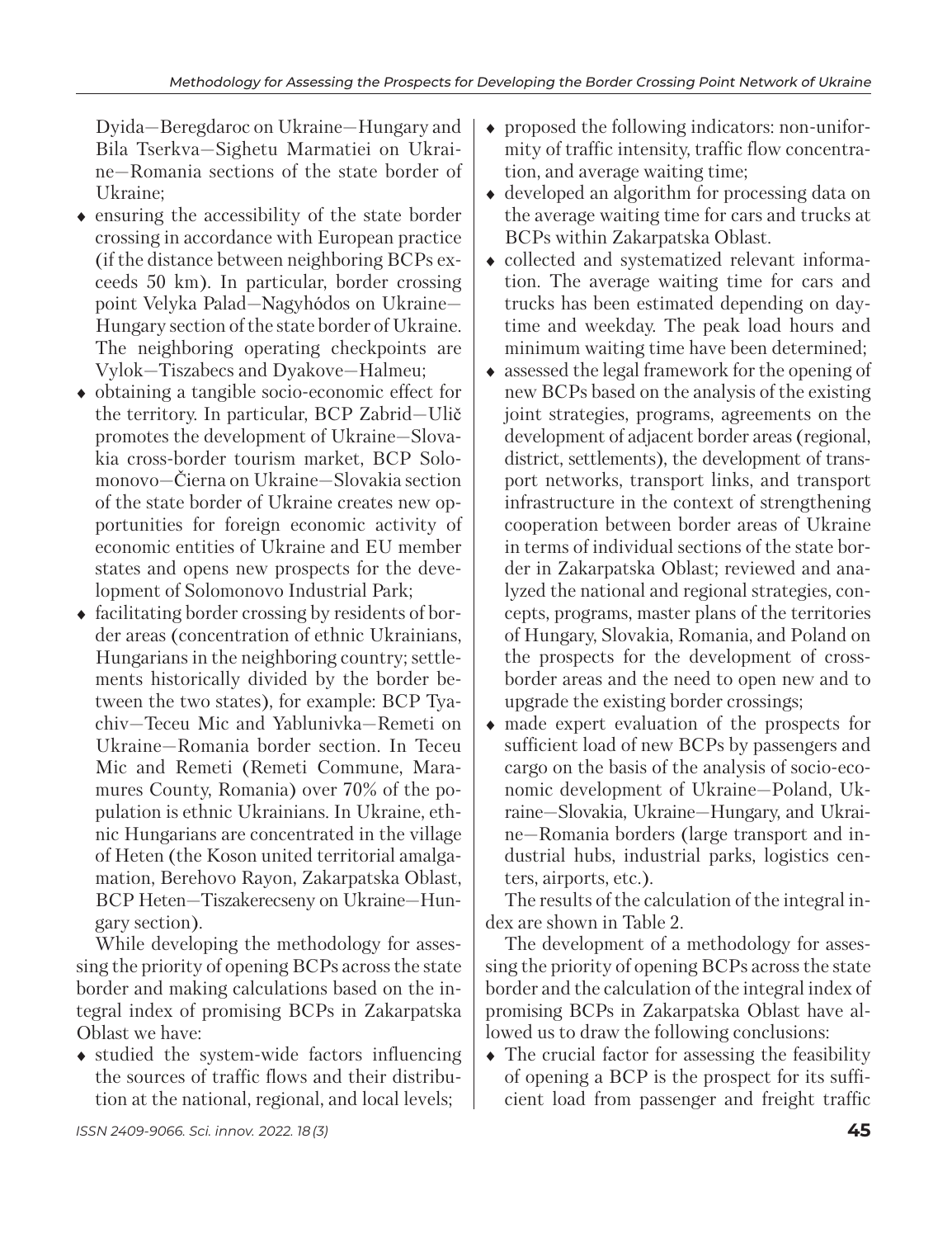|                                          |                                     |                                                       |                               | <b>USA</b>                                |                               |                                                       |                          | Main parameters of the promising BCPs |                         |                              | Expert                                             |          |
|------------------------------------------|-------------------------------------|-------------------------------------------------------|-------------------------------|-------------------------------------------|-------------------------------|-------------------------------------------------------|--------------------------|---------------------------------------|-------------------------|------------------------------|----------------------------------------------------|----------|
|                                          |                                     | National level                                        |                               |                                           | Regional level                |                                                       |                          | Integration                           |                         |                              | estimate of<br>prospects                           | Integral |
|                                          | <b>BCP</b>                          | coefficient at the<br>Combined load<br>national level | per border<br>section<br>Load | and outgoing<br>traffic flows<br>Incoming | concent-<br>Traffic<br>ration | coefficient at the<br>Combined load<br>regional level | density<br><b>BCP</b>    | transport<br>networks                 | Regulative<br>franework | Combined<br>of BCP<br>weight | passenger and<br>freight traffic<br>for sufficient | index    |
|                                          |                                     |                                                       |                               |                                           |                               | Ukraine-Poland border section                         |                          |                                       |                         |                              |                                                    |          |
|                                          | Lubnia-Wołosate                     | $\ddot{c}$                                            | 0.46                          | 0.47                                      | 0.16                          | 0.34                                                  |                          | 0.1                                   | 0.158                   | 0.303                        | 0.15                                               | 0.323    |
|                                          |                                     |                                                       |                               |                                           | Ukraine-                      | Slovakia border section                               |                          |                                       |                         |                              |                                                    |          |
|                                          | Zabrid-Ulič                         | 0.5                                                   | 0.46                          | 0.47                                      | 0.16                          | 0.34                                                  |                          | 0.1                                   | 0.243                   | 0.137                        | 0.325                                              | 0.308    |
|                                          | Storozhnytsia-Záhor                 | 0.6                                                   | 0.75                          | 0.62                                      | 0.36                          | 0.55                                                  |                          | 0.613                                 | $0.11\,$                | 0.289                        | 0.725                                              | 0.517    |
|                                          | Pavlove-Matovcé                     | 0.6                                                   | 0.75                          | 0.62                                      | 0.36                          | 0.55                                                  |                          | 0.275                                 | 0.015                   | 0.116                        | 0.725                                              | 0.465    |
|                                          | Palad-Komarivtsi<br>Ruské           | 0.6                                                   | 0.75                          | 0.62                                      | 0.36                          | 0.55                                                  |                          | 0.425                                 | 0.118                   | 0.217                        | 0.825                                              | 0.515    |
|                                          | Mali Selmentsi-Vel-<br>ké Slemence  | $\ddot{6}$                                            | 0.46                          | 0.47                                      | 0.16                          | 0.34                                                  |                          | 0.475                                 | 0.14                    | 0.246                        | 0.675                                              | 0.411    |
|                                          | Solomonovo-Cierna                   | 0.6                                                   | 0.75                          | 0.62                                      | 0.36                          | 0.55                                                  |                          | 0.65                                  | 0.698                   | 0.539                        | 0.725                                              | 0.592    |
|                                          |                                     |                                                       |                               |                                           |                               | Ukraine-Hungary border section                        |                          |                                       |                         |                              |                                                    |          |
|                                          | Solovka-Tiszaszent-<br>márton       |                                                       | 0.6                           | 0.73                                      | 0.67                          | 0.67                                                  |                          | 0.4                                   | 0.085                   | 0.194                        | 0.525                                              | 0.564    |
|                                          | Solovka-Eperjeske                   |                                                       | 0.6                           | 0.73                                      | 0.67                          | 0.67                                                  |                          | 0.65                                  | 0.108                   | 0.303                        | 0.525                                              | 0.597    |
|                                          | Heten-Tiszakerec-                   | $\overline{\phantom{0}}$                              | 0.6                           | 0.73                                      | 0.67                          | 0.67                                                  |                          | 0.525                                 | 0.078                   | 0.241                        | $\tilde{c}$                                        | 0.573    |
|                                          | Dyida-Beregdaróc<br>seny            |                                                       | 0.72                          | 0.58                                      | 0.65                          | 0.65                                                  | $\overline{\phantom{0}}$ | 0.713                                 | 0.673                   | 0.754                        | 0.6                                                | 0.741    |
|                                          | Badalovo, Barievo-                  |                                                       | 0.6                           | 0.73                                      | 0.67                          | 0.67                                                  |                          | 0.513                                 | 0.13                    | 0.257                        | $\tilde{c}$                                        | 0.578    |
|                                          | Szatmárcseke, Tisza-<br>kóród       |                                                       |                               |                                           |                               |                                                       |                          |                                       |                         |                              |                                                    |          |
|                                          | Palad-Kis-<br>Velyka<br>palád       |                                                       | 0.6                           | 0.73                                      | 0.67                          | 0.67                                                  |                          | 0.375                                 | 0.085                   | 0.384                        | 0.275                                              | 0.571    |
| ISSN 2409-9066. Sci. innov. 2022. 18 (3) | Palad-Na-<br>gyhódos<br>Velyka      |                                                       | 0.6                           | 0.73                                      | $0.67\,$                      | 0.67                                                  |                          | 0.413                                 | 0.373                   | 0.514                        | 0.275                                              | 0.61     |
|                                          |                                     |                                                       |                               |                                           |                               | Ukraine-Romania border section                        |                          |                                       |                         |                              |                                                    |          |
|                                          | Khyzha-Tarna Mare                   | 0.12                                                  | 0.53                          | 0.2                                       | 0.19                          | $0.\overline{3}$                                      |                          |                                       | $0.53\,$                | 0.412                        | 0.15                                               | 0.268    |
|                                          | Yablunivka-Remeti                   | 0.12                                                  | 0.53                          | 0.2                                       | 0.19                          |                                                       |                          | 0.05                                  | $0.07\,$                | 0.246                        | 0.25                                               | 0.238    |
|                                          | Tyachiv-Teceu Mic                   | 0.12                                                  | 0.53                          | 0.2                                       | 0.19                          | $0.\overline{3}$<br>$0.\overline{3}$                  |                          | 0.1                                   | 0.015                   | 0.246                        | 0.25                                               | 0.238    |
|                                          | Bila Tserkva-Sighe-<br>tu Marmatiei | 0.13                                                  | 0.71                          | 0.49                                      | 0.12                          | 0.41                                                  |                          | 0.4                                   | 0.208                   | 0.443                        | 0.25                                               | 0.332    |
|                                          |                                     |                                                       |                               |                                           |                               |                                                       |                          |                                       |                         |                              |                                                    |          |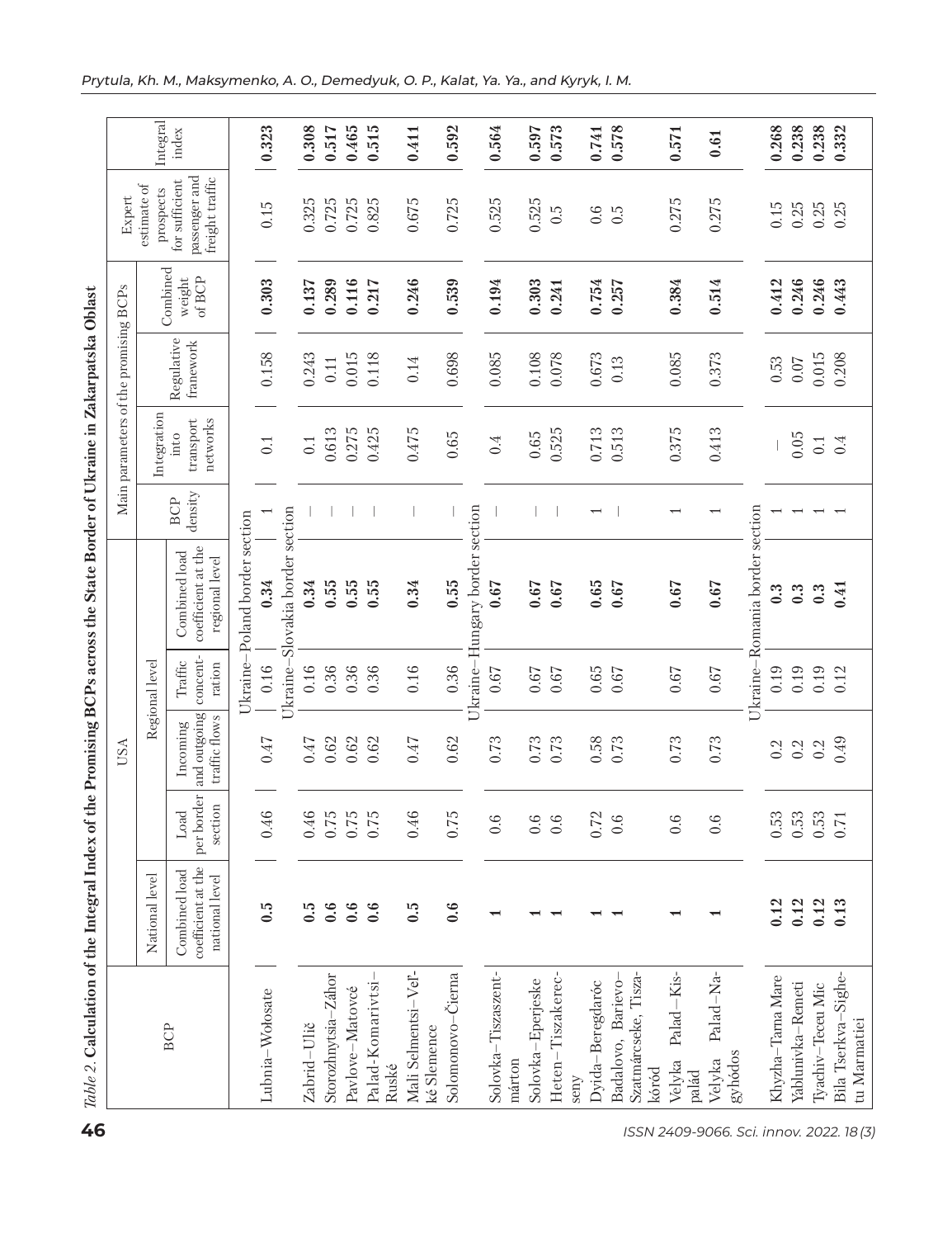flows, which directly correlates with the level of development of the road network;

- $\bullet$  The priority of opening BCPs should be determined based primarily on the specific section of the border and the level of congestion by category of border crossings. The priority BCPs are: Lubmia—Wołosate, on Ukraine—Poland border; Solomonovo—Čierna, on Ukraine—Slovakia border section; Dyida—Beregdaróc and Velyka Palad—Nagyhódos, on Ukraine—Hungary border; and Bila Tserkva—Sighetu Marmatiei on Ukraine—Romania section of the border;
- The restraining factors shall be taken into account for making decision on the opening of new BCPs. In particular, the proximity to settlements and the impossibility of constructing bypass roads (Storozhnytsia—Záhor, Mali Selmentsi—Vel´ké Slemence), the complexity of engineering solutions in terms of the design of ferry crossings given the seasonal changes in water level in the Tisza River (Solovka— Tiszaszentmárton, Badalovo—Szatmárcseke), stiffening requirements for the construction of road BCPs that operate on the territory of biosphere reserves and reserves (Lubnia—Wołosate, Zabrid—Ulič), the necessity of constructing reclamation canals passing through the territory of BCP (Solomonovo—Čierna);
- Most of the promising BCPs on Ukraine—Hun-

gary section of the state border have received higher values of the integral index as compared with other BCPs because of higher vehicle load at both national and regional levels. About 65% of citizens cross Ukraine—Hungary section of the state border of Ukraine in Zakarpatska Oblast;

- The important factors influencing the assessment of the priority of opening BCPs are also the congestion of checkpoints by category. In particular, Ukraine—Slovakia section is congested with buses; Ukraine—Hungary is overloaded with cars; and Ukraine—Romania is abnormally full of freight transport;
- The proposed method for calculating the integral index allows determining the priorities for the opening of road checkpoints across the state border.

**Funding of the Research.** The research paper is based on the results of R&D project *Socio-Economic Justification of Prospects for the Development of BCP Network across the State Border in Zakarpatska Oblast*, which was implemented by M. I. Dolishniy Institute of Regional Research of the NAS of Ukraine in 2019, upon Order of the Presidium of the National Academy of Sciences of Ukraine No.157 dated 07.03.2019 *On Approval of the List of R&D Projects of Institutions of the NAS of Ukraine to be Implemented in 2019*.

## **REFERENCES**

- 1. Ukraine Country Commercial Guide. Infrastructure. URL: https://www.trade.gov/knowledge-product/ukraine-infrastructure (Last accessed: 07.11.2020).
- 2. Ford Jr., L. R., Fulkerson, D. R. (1966). *Flows in Networks*. Moscow: World [in Russian].
- 3. Kleinrock, L. (1979). *The queueing theory*. Moscow: Mechanical engineering [in Russian].
- 4. Anatomy of Ukrainian border. 2018 independent monitoring report. URL: https://europewb.org.ua/wp-content/uploads/2018/10/PRINT\_Anatomiya-kordonu.pdf (Last accessed: 17.06.2019) [in Ukrainian].
- 5. Pasichnyk, А. М., Shut, S. P., Klen, О. М. (2013). Modeling and research of crossing capacity of automobile checkpoints. *Bulletin of the Academy of Customs Service of Ukraine. Series: Technical Sciences*, 1(49), 5—11 [in Ukrainian].
- 6. Didyk, V. H. (Eds.). (2007). *Legal regulation of transport corridors in European Union and in Ukraine (comparative-legal research)*. Кyiv [in Ukrainian].
- 7. Kishchak, І. Т., Shevchuk, S. P. (2014). Transport corridors in the system of cross-border cooperation of Ukraine. *Actual Problems of International Relations*, 119 (part ІІ), 23—30 [in Ukrainian].
- 8. Ukraine: Research regarding the promotion of trade and transit. URL: http://siteresources.worldbank.org/UKRAINEI-NUKRAINIANEXTN/Resources/UTTF\_02\_UA.indd.pdf (Last accessed: 12.08.2019) [in Ukrainian].